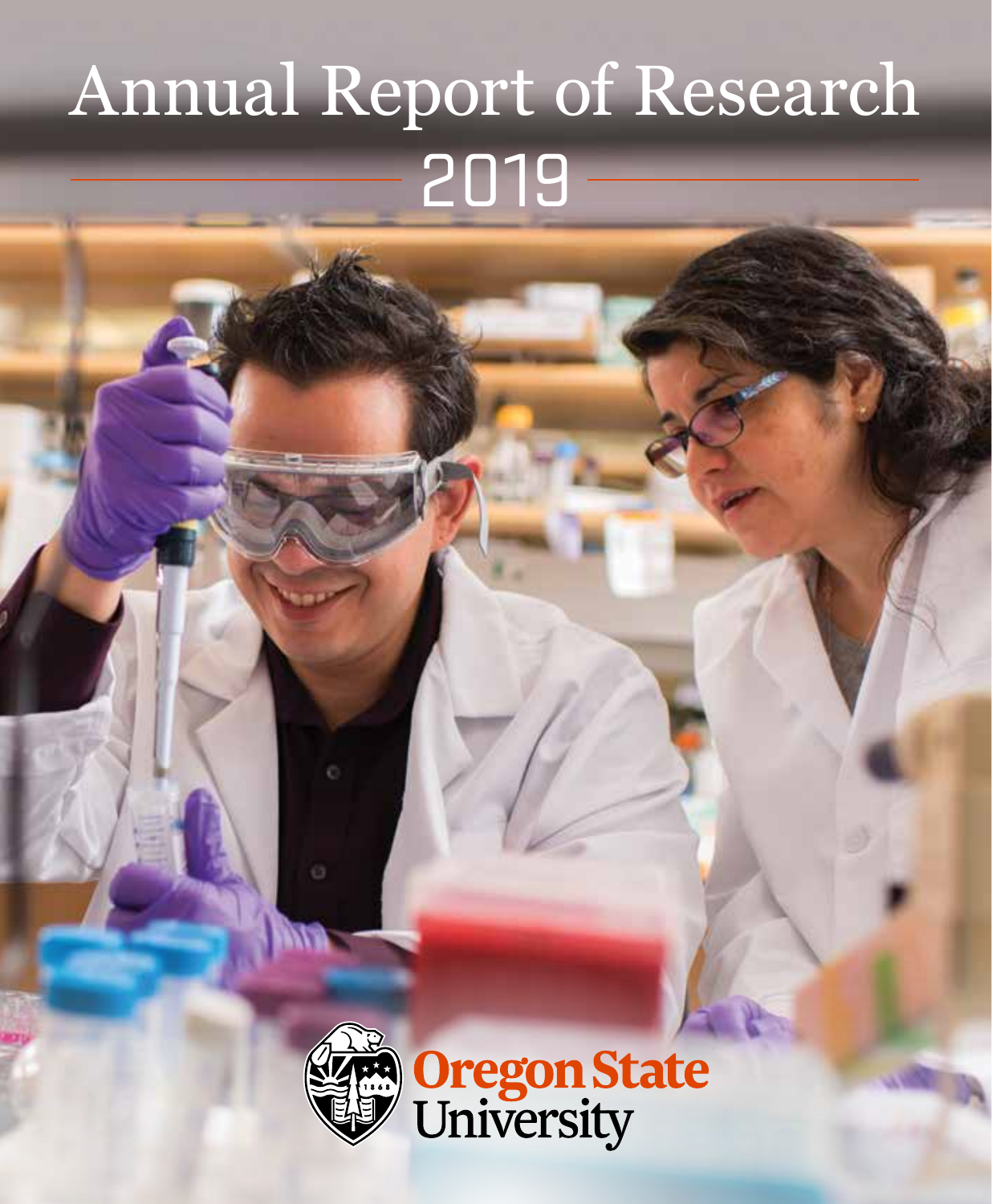## **Collaborating for Success**

### Solutions stem from strong partnerships



#### BY IREM Y. TUMER, INTERIM VICE PRESIDENT FOR RESEARCH

Like many major organizations and businesses, Oregon State University thrives on collaboration. Working closely with faculty researchers, OSU leaders and other partners has given me a new appreciation for the power of conversation, communication and the open exchange of ideas. This give-and-take leads to fruitful — and often unexpected — results.

Having moved to OSU 13 years ago from NASA's highly collaborative Ames Research Center, it is difficult for me to imagine a place where colleagues work in their offices alone. Whether in serendipitous encounters or in formal gatherings, the sharing of fresh, new and inspiring perspectives fuels our amazingly productive research enterprise.

This dynamic — part art, part science — derives from the OSU community's commitment to probe and seek solutions to some of our planet's most vexing issues: water availability, food production, infectious diseases, disaster response and climate change. Much of this work occurs at the intersection of diverse disciplines: science and liberal arts, engineering and human health, technology and music. Together, we inspire new ways of thinking, generate economic and social benefits and ultimately save lives.

In my role at OSU, I am honored to help lead endeavors that achieved a 15% increase in research funding in the last fiscal year. This accomplishment reflects constant collaboration and relationship building, key elements of the university's foundation, established 150 years ago to serve Oregon — and now serving the nation and the world.

*ON THE COVER: Viviana Perez, right, and Andrew Drake, an undergraduate in her*  lab, study the biochemistry of aging. They explore the mechanisms by which the drug *rapamycin can slow aging and improve health in mice. Perez is an associate professor in the Department of Biochemistry and Biophysics in the College of Science and the Linus Pauling Institute. (Photo: Hannah O'Leary)*

### **SUMMARY OF RESEARCH GRANTS AND CONTRACTS AWARDED FISCAL YEAR 2019**

**Nonprofit — \$12,392,446 State/Local Government — \$12,374,530 Foreign Government — \$1,176,056 Industry — \$36,494,193 Land-Grant Formula Funding — \$72,423,219 Federal Agencies — \$302,882,103**

**TOTAL \$439,742,547**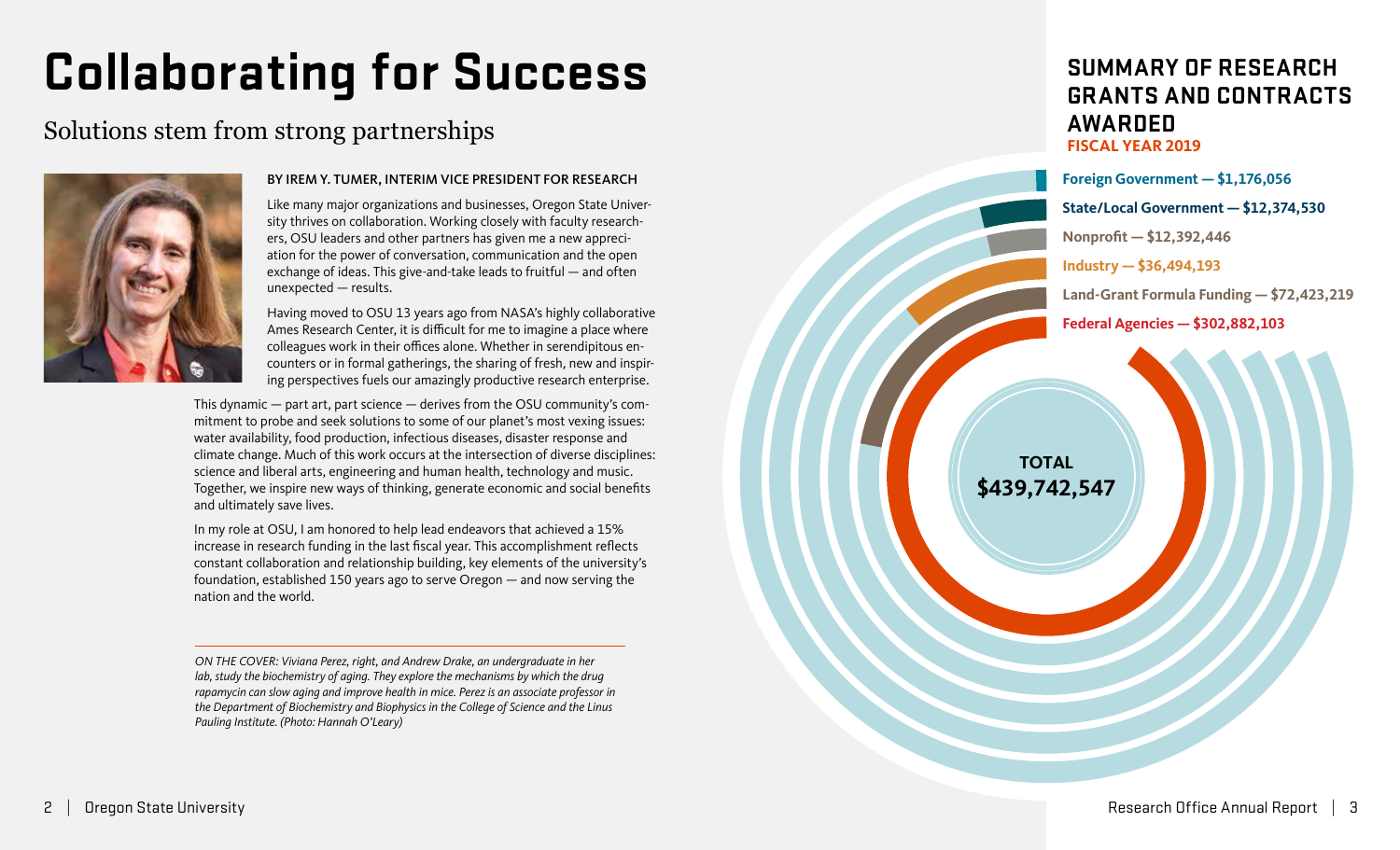## **Safety in Numbers**

### HazAdapt sets a new bar for emergency response

 $\overline{\circ}$ 

 $rac{|\chi|}{\circ \circ \circ}$ 

In 2017, Ginny Katz had an epiphany. Personalized, location-based communication software, such as apps used in social media platforms, could assist people in large public emergencies. Earthquakes and active-shooter situations can generate a flood of appeals for help, overwhelm the 911 emergency response system and delay effective responses. She saw a need for improvement.

Katz is a Ph.D. student in human geography at Oregon State University and advised by Assistant Professor James Watson, who directs the Socio-En vironmental Analysis (SEA) Lab in the College of Earth, Ocean, and Atmospheric Sciences.

She created a startup company, HazAdapt, to help the public and emergency managers foster personal and community resilience. With a boost from the University Venture Development Fund in the Oregon State University Advantage program, Katz refined her goals and studied the market for emergency management software. The market serving students and university professionals alone is estimated at \$150 million a year.

Her collaborators include graduate students and professors Margaret Burnett and Anita Sarma in OSU's School of Electrical Engineering and Comput er Science.

"I have been surprised and thankful. The people I share this dream with have jumped on it heart and soul," says Katz.

*Virginia Katz, left.*



5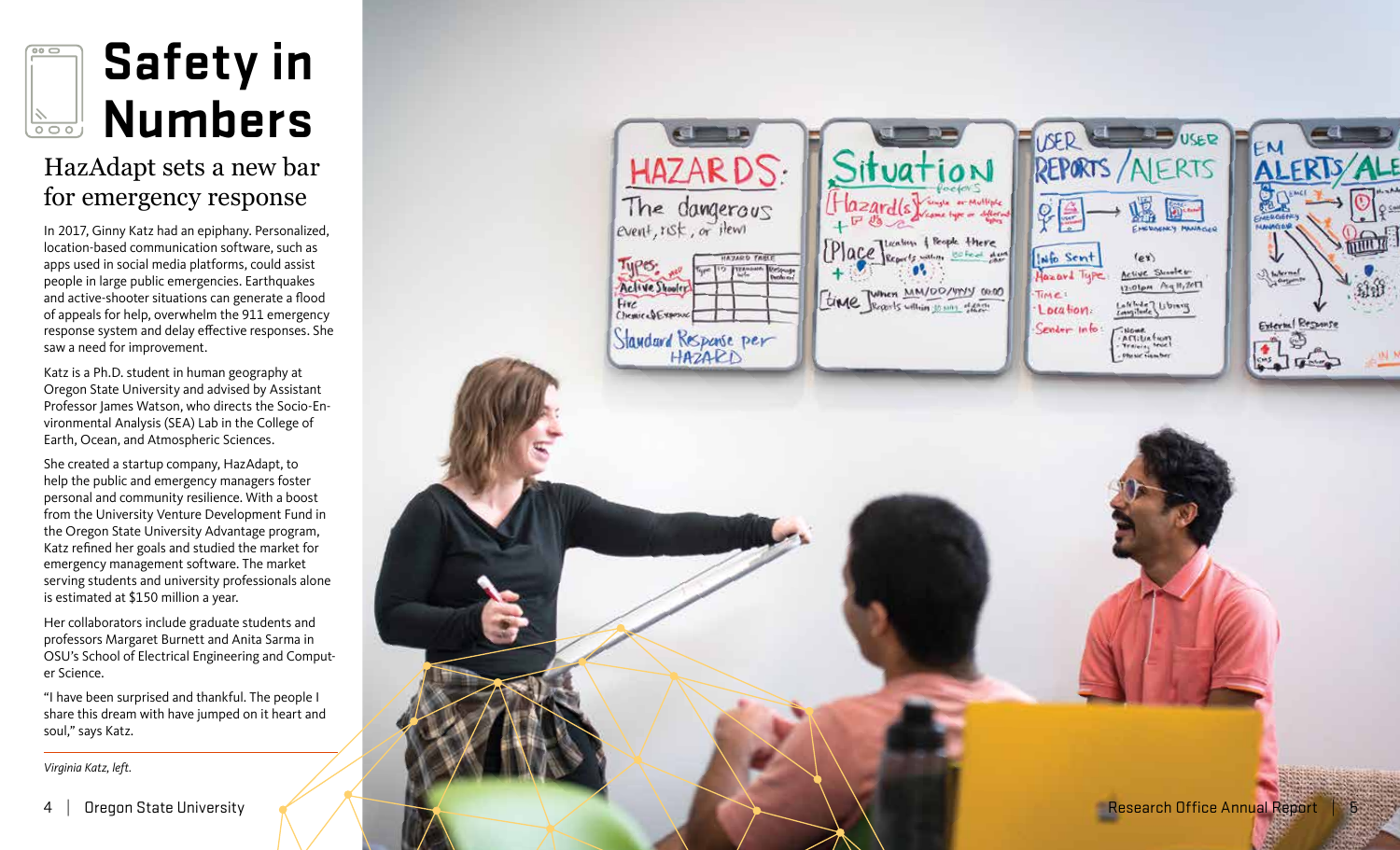### **SHADUT of the Shadows**

Global Hemp Innovation Center revives research on ancient crop



*Jay Noller*



Oregon State University officials have launched the nation's largest research center devoted to the study of hemp. Under the leadership of Jay Noller, former head of the Crop and Soil Science Department, the hemp center will coordinate research in Oregon and other parts of the United States and with partners in Europe and China.

For example, researchers will use a \$1 million gift from a private company, Oregon CBD, to study hemp genomics. Among the potential benefits are better disease resistance, higher productivity and more predictable product quality.

"We want to understand how to efficiently and sustainably grow hemp. Multiuse hemp is what we are excited about globally," says Noller. Such uses could include:

- Fiber materials for textiles and construction.
- An alternative to gravel in concrete.
- Hemp oils for health and wellness applications.
- Hemp grain in foods.

OSU is already recognized internationally for expertise in hemp cultivation, says Alan Sams, dean of the College of Agricultural Sciences. "We believe that Oregon State University is uniquely positioned to serve the global need for research-based understanding of hemp as a crop and for its use in new products."

The decision to create the center follows discussions with state and federal officials and congressional passage of the 2018 Farm Bill, which decriminalized hemp cultivation.

### BY THE NUMBERS

40

OSU faculty in 19 academic disciplines engaged in hemp research and Extension

## 1,342

Oregon growers licensed in 2019 to raise hemp

## 46,219

Acres licensed for hemp production in Oregon in 2019

## \$22 billion

The market for hemp-derived cannabidiol (CBD) by 2022 (Source, the Brightfield Group)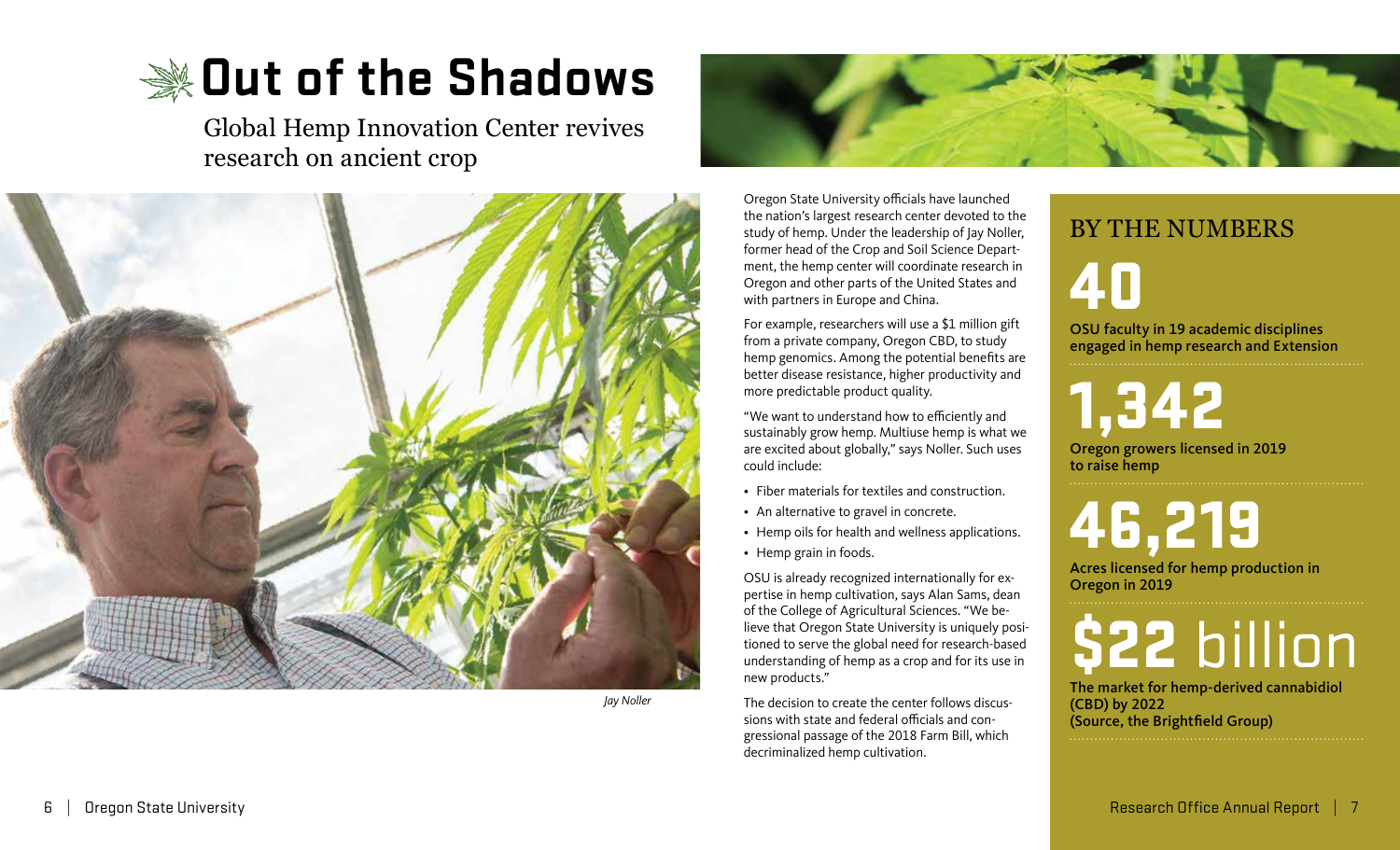# Drinking Water from the Sea

### Modular technology could replace energy-hungry desalination



When Oregon State University-Cascades researcher Bahman Abbasi sees industrial-scale, fossil-fuel powered water desalination, he envisions an energy-efficient alternative: portable systems that can be set up where needed and powered by a range of heat sources, including the sun. Abbasi leads a multi-university team taking an innovative approach to desalination as part of a \$21 million U.S. Department of Energy (DOE) program.

*Bahman Abbasi*



"We need to make water production very modular and portable, so it's closer to the point of consumption," he told Engineering Out Loud, a podcast produced by the OSU College of Engineering.

The assistant professor of mechanical engineering worked as an associate at Booz Allen Hamilton and a technical adviser to DOE before joining OSU-Cascades in Bend in 2017.

"Fresh water is an increasingly scarce resource in many regions around the globe," says Abbasi. "Our goal is to develop a transportable and off-grid desalination system that can be used along coast-

lines, other bodies of water, or in conjunction with existing desalination plants to deliver fresh drinking water to water-stressed communities, particularly those most in need."

The team includes researchers at Michigan State University, the University of Maryland and the University of Nevada-Reno. Undergraduate students in the energy systems engineering program at OSU-Cascades contributed to the design of the proposed system.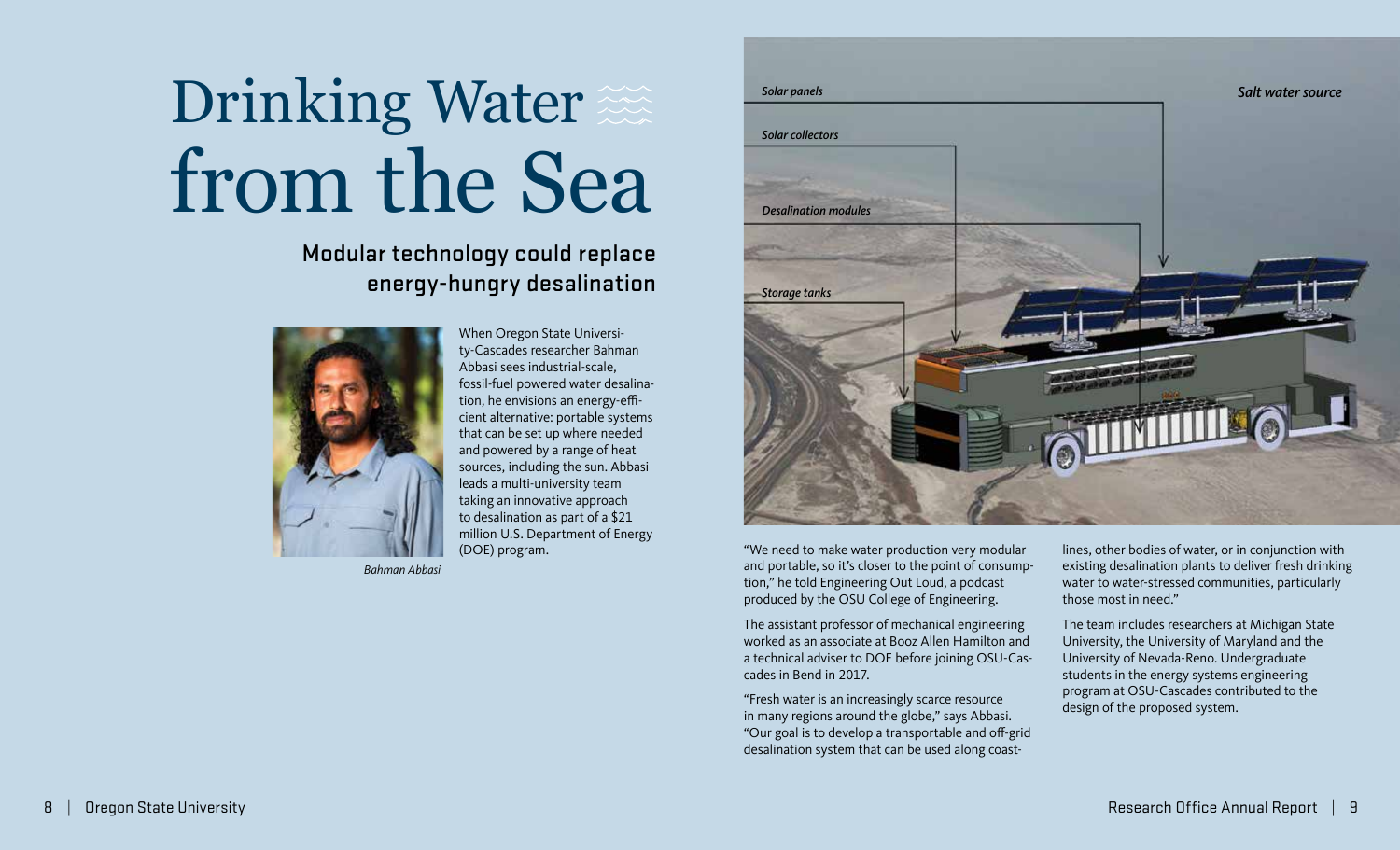

#### Overuse of antibiotics threatens health

Antibiotics have saved millions of lives, but penicillin discoverer Alexander Fleming hadn't even left the stage with his 1945 Nobel Prize before warning that, if used improperly, an antibiotic would help illness-causing microorganisms evolve to become drug resistant.

Fleming's prediction has come true. Antibiotic resistance is a growing global threat. Every year, 2 million people in the United States are infected with drug-resistant bacteria. The annual toll is up to 100,000 deaths and health-care costs of more than \$20 billion.

Oregon State University's Jessina McGregor, an associate professor in the College of Pharmacy, would like to reduce these sobering numbers. As a national researcher in antibiotic stewardship, she studies

whether prescribers are following best practices designed to slow down resistance and avoid exposing patients to possible side effects.

In 2019, McGregor and her collaborators found that antibiotics prescribed by dentists, who write 10% of all antibiotic prescriptions in the U.S. as a preemptive strike against infection, are unnecessary 81% of the time. McGregor has also co-authored a Society for Healthcare Epidemiology white paper on antibiotic stewardship research that provides a road map for the most-needed areas of study.

"Antibiotics are frequently used across all healthcare settings, and much of the use is not needed," she says. "But defining 'appropriate antibiotic use' is challenging without good data from well-designed studies. Our work aims to optimize care for individual patients and limit the spread of drug resistance."

### It takes a village to move out of the flood zone



*Elizabeth Marino*

When a flood strikes, federal agencies may help homeowners by buying out their homes. In some cases, properties deemed vulnerable to future floods may be purchased and turned into parklands so that residents can move out of harm's way. That's been done in Texas, the Midwest and elsewhere.

However, Elizabeth Marino, assistant professor of anthropology at OSU-Cascades in Bend, says such solutions may not work in locations where residents want to relocate together — as a community. With a \$750,000 three-year grant from the National Science Foundation, Marino leads an evaluation of relocation policies, other case studies of moving and their application in Shishmaref, a native Inupiat village in Alaska.

Shishmaref is threatened with flooding by rising sea levels and erosion from wave action and storms. "If tribes want to relocate, they often want to relocate near or on traditional territory," says Marino. "There's an implied ethnocentrism to policies that apply to the nuclear family rather than to the community."

For her graduate work, Marino lived in Shishmaref and interviewed people about flood risks. Her book *Fierce Climate, Sacred Ground: An Ethnography of Climate Change in Shishmaref, Alaska* was published in 2015 by the University of Alaska Press.